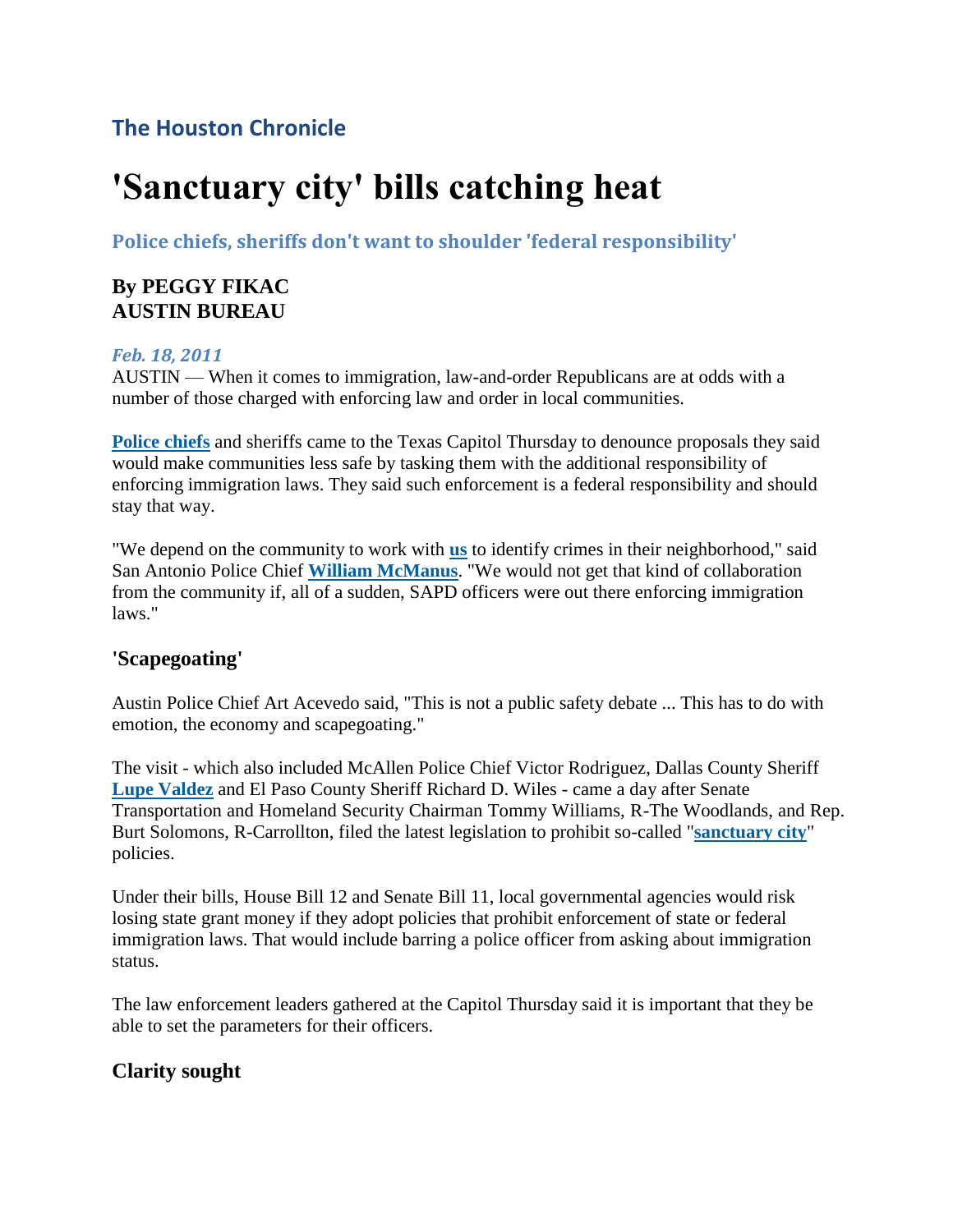The Houston Police Department and **[Harris County Sheriff's Office](http://topics.chron.com/topics/Harris_County_Sheriff)** were not at the news conference in Austin. But Houston Police Chief **[Charles McClelland](http://topics.chron.com/topics/Charles_McClelland)** said officers would need clarity and protection from liability if asked to perform more tasks.

"If the federal government (or) state government want me to do some type of federal immigration enforcement, they need to do several things," McClelland said. "We need (to) secure our borders, they need to bring some clarity to the issues of what documents are going to be accepted to prove that one is a United States citizen. And I think police officers need some liability shield because police officers are human, and if they make a mistake and an innocent American citizen goes to jail, then where is that liability going to fall - on the officer, the city, the department? I'm concerned about those things."

He emphasized, "If you are a crime victim in this city or you witness a crime, I want you to report that to the Houston Police Department, regardless of your immigration status. If you are suspected of committing a crime, I am going to try to arrest you and charge you, regardless of your immigration status."

Harris County Sheriff Adrian Garcia's office already is involved in immigration enforcement in Harris County Jail, spokesman Alan Bernstein said.

"Sheriff Garcia runs what ICE (**[U.S. Immigration and Customs Enforcement](http://topics.chron.com/topics/U.S._Immigration_and_Customs_Enforcement)**) considers to be one of the most successful  $287(g)$  / Secure Communities programs in the nation, placing ICE detainers in the Harris County Jail that led to the deportation or voluntary removal of at least 11,718 illegal immigrants in the last 2½ years. All were people arrested for crimes against Texas law and were brought to the Harris County Jail solely for that reason," he said.

# **Differing views?**

Bernstein said, however, that asking officers to conduct ICE operations in the field, "where they encounter victims, witnesses, other law-abiding citizens and potential detainees" raises concerns.

A battered wife, for example, must know that her report of an assault "will not lead her to be scrutinized by local enforcement for possible violation of a civil court matter in federal court, for which no arrest warrant, subpoena or charge has been issued."

Sen. Dan Patrick, R-Houston, has filed a bill, SB 126, that would require a peace officer to ask about the "lawful presence" of a person stopped on other grounds "if the officer has a reasonable suspicion to believe the person has violated a criminal provision of the federal immigration laws." Patrick said officers on the street may have a different view from the chiefs.

Williams said he is happy to hear from the chiefs and sheriffs and would like to address their concerns if he can.

He may get an earful.

"I look forward to calling out B.S. when we go to these hearings," Acevedo said.